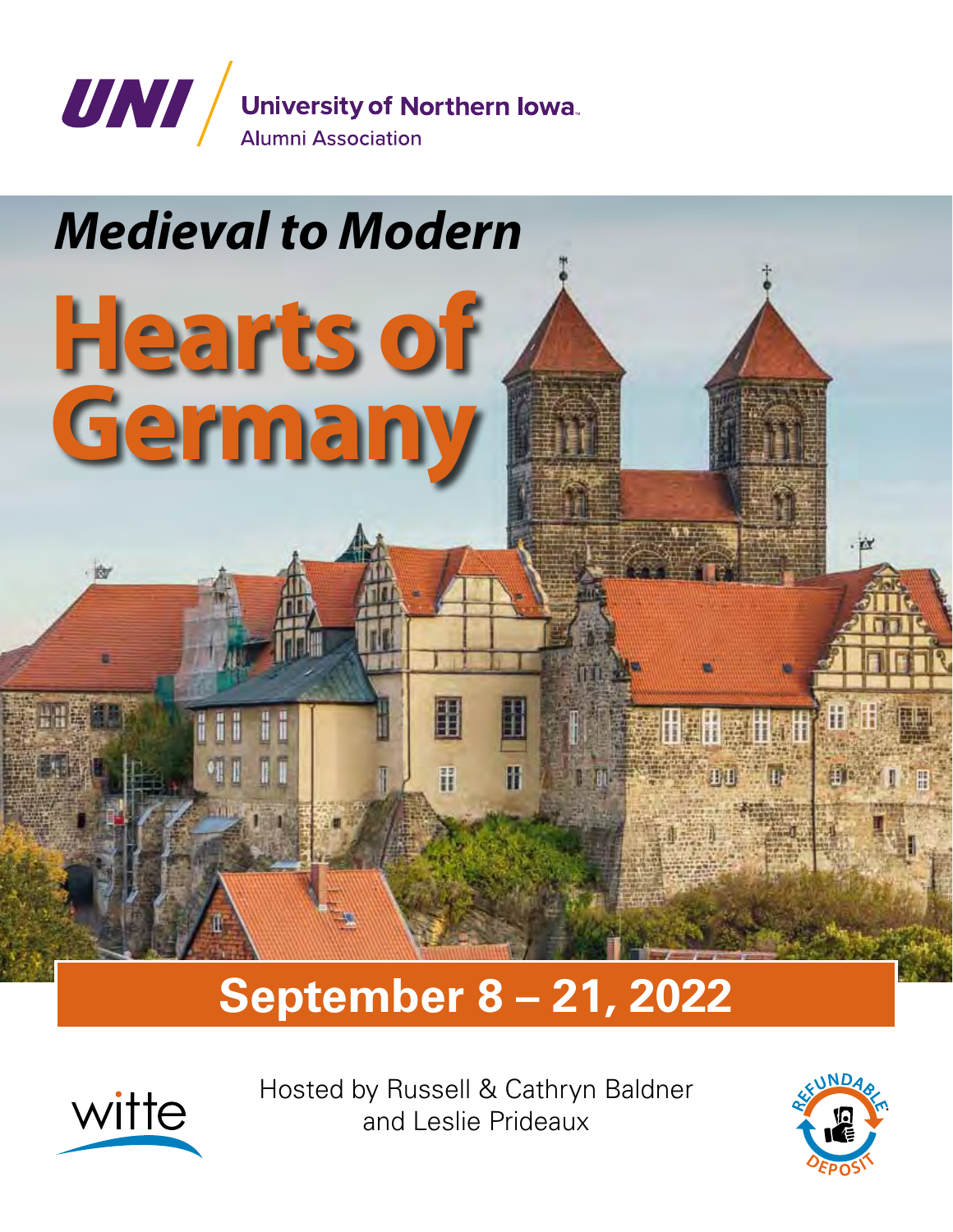### *Join fellow travelers as we explore the rich, diverse, historical, and cultural heritage of Germany*

on an exclusively designed tour sponsored by the UNI Alumni Association. Featuring outstanding expressions of Germany's historic architectural and artistic wealth, religious and linguistic legacy, and the thousand-year political dimensions of its royal, imperial, and recent past, *Hearts of Germany* guides travelers to extraordinary places where the history of Western Civilization was and continues to be made. We invite you to delight in the captivating sights, tastes, and story of an inspiring and memorable journey. Supplementing this specially tailored adventure is an educational component consisting of pre-departure orientation, as well as a series of informal historical and cultural insights designed to augment and enrich the experience while on tour.

#### **Your hosts:**

#### **Russell & Cathryn Baldner**



UNI Alumni Russell Baldner (B.A., M.A. History/German) and Cathryn Elmer Baldner (M.A. Communications) are career educators in their respective fields who have traveled extensively in Europe, including eight sojourns in Germany. Since 2018, their travels have included days pleasantly and productively

spent in all the major locations on the Hearts of Germany tour. Russ speaks German and has long favored and specialized in the history of Germany, as well as historic manuscripts drafted in archaic German cursive script. He publishes historical and archaeological research and is a frequent public speaker, often sharing subjects from German history and archaeology. Cathryn's work in communications includes an oral interpretive biography of Katharina von Bora, wife of 16th-century Protestant Reformer Martin Luther, first presented on the 500th Anniversary of her birth. Cathy and Russ are excited to meet fellow travelers and accompany them to some of their very favorite places.

#### **563-419-8685 | baldner@mchsi.com**

**Those who register by Jan. 15 will be entered in a drawing for the chance to win a \$500 tour discount!**



\$4,895 per person from Minneapolis-St. Paul, based on double occupancy. *Other departure cities are available upon request.*



#### **Leslie Prideaux**



Leslie serves as the President of the UNI Alumni Association. She earned her bachelor's degree in History, English, Journalism and Mass Communication from the University of Iowa. Her history degree required an in-depth colloquium utilizing primary sources of the students' choosing. Leslie's final research focused on Nazi

Germany Eugenics and the lasting impact on the resulting children as they entered adulthood. Leslie continued her education at the University of Iowa, earning a master's degree in Higher Education Administration, and she is nearing completion of her PhD in Higher Education at the University of Nebraska-Lincoln. Leslie looks forward to connecting with alumni and friends while learning, exploring, and enjoying all this tour offers.

**319-273-2355 | alumni@uni.edu**

Register online at **bookings.wittetravel.com use booking code 090822BALD** or complete and return the printed registration form.

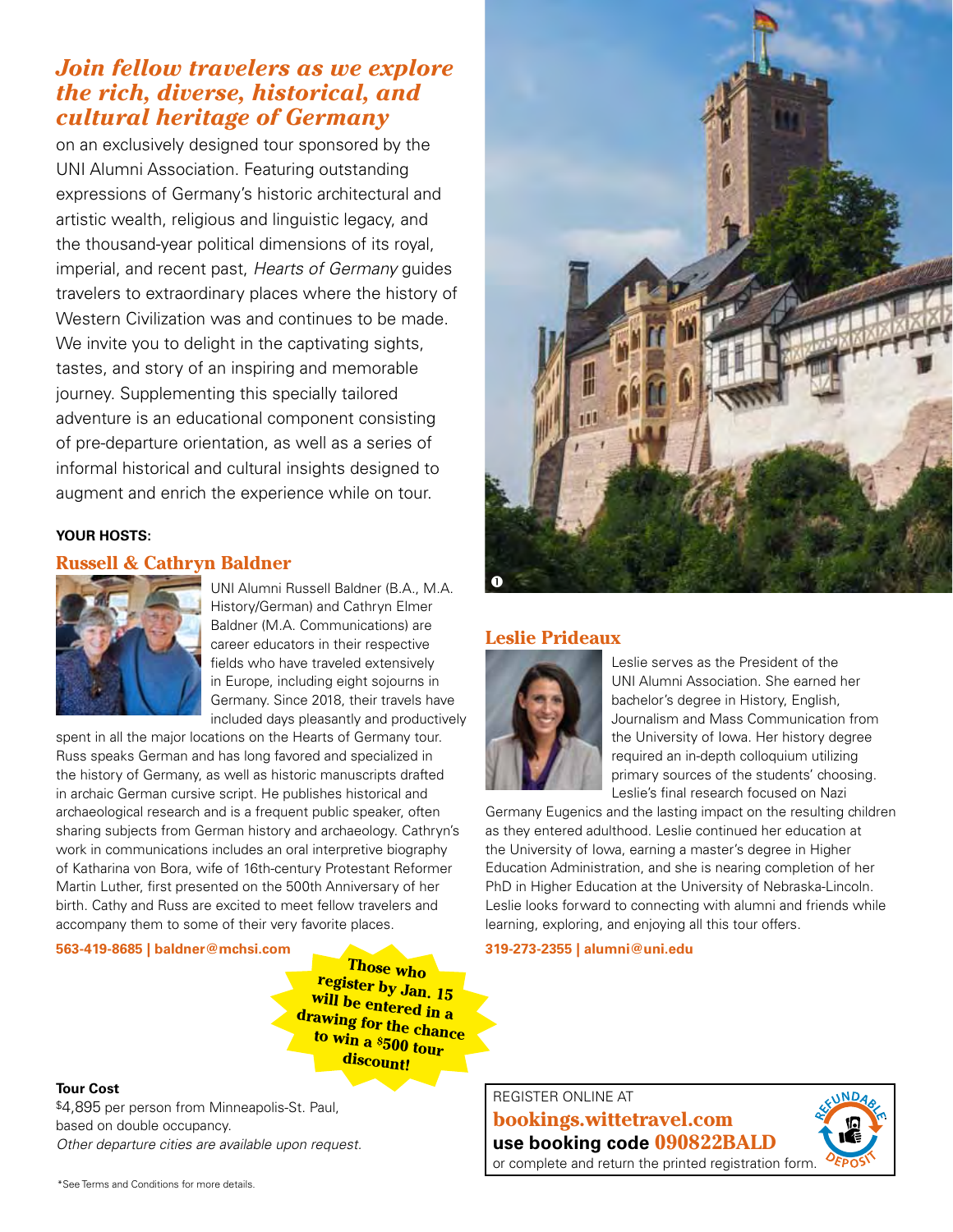

#### **September 2022**

**Day by Day Itinerary** *B=breakfast L=lunch D=dinner*

#### **Thursday, September 8 Depart the U.S.**

The day of departure has arrived! We'll meet at the Minneapolis-St. Paul International Airport to check in for our flights to Germany (other departure cities available upon request). Our adventure is beginning! (D-in flight)

#### **Friday, September 9 Arrive Frankfurt**

*Guten Tag*, and welcome to Germany! We'll touch down at the Frankfurt International Airport, meet our tour manager and board the waiting motorcoach. We'll stretch our legs by walking through Frankfurt's lovely historic Römerberg and stop to see the decorative Kaisersaal (Emperor Hall), before enjoying a welcome dinner and an overnight stay in or near Frankfurt. (B-in flight, D)

#### **Saturday, September 10 Frankfurt > Eisenach**

After a good night's sleep and breakfast, we will head to Eisenach, located on the northwestern edge of the Thuringian Forest. Our walking tour of the Old Town includes a visit to the Lutherhaus Museum. Located in one of the oldest surviving half-timbered houses in Thuringia, it was extensively renovated prior to the Reformation anniversary year in 2017. Luther spent his formative school years in Eisenach and lived with the owners of this house at the time. We'll also visit St. George's Church, where Bach was baptized and Luther preached in 1521, even though he was then officially banned from the Holy Roman Empire. Relax over dinner at the hotel this evening and enjoy an evening talk by Russell. (B, D)



#### **Sunday, September 11 Eisenach**

We'll visit the Bach House this morning, where we'll find manuscripts, scores, and portraits recalling not only Johann Sebastian Bach, but also several other family members—all of them composers. We'll have some free time for an independent lunch and the impressive Wartburg Castle awaits us this afternoon. Perched on a rocky spur above town, it was here that Luther worked on his translation of the New Testament from the original Greek text to German. We'll see the Knight's Hall, the dining room, the Wartburg Museum, and Luther's room. The evening will be free for an independent dinner. (B)

- **O** Wartburg Castle, Eisenach
- **Q** Lutherhaus Museum, Eisenach
- **O** Eisleben

#### **Monday, September 12 Eisenach > Eisleben > Quedlinburg**

Today we'll travel to Eisleben, the small mining town where Luther was born and where he died while visiting to help settle a dispute between the Counts of Mansfeld. We'll visit an interesting museum at the site of Luther's birth house that has information about his origins, childhood, and youth. We'll also visit the St. Peter and St. Paul Church, where Luther was baptized on November 11, 1483, the day after his birth. Today's lunch will be at a restaurant and our destination is the picturesque UNESCO World Heritage City of Quedlinburg. A walking tour will provide orientation of the city and we'll visit the Fachwerkmuseum im Ständerbau, a museum about the history of timberframed buildings from the 14th to the 19th centuries. Its location is the oldest preserved half-timbered house in Quedlinburg! We'll then check in to our hotel for a two-night stay and have dinner, followed by an evening talk. (B, L, D)

Cover: Stiftskirche St. Servatii, Quedlinburg *courtesy A Savin Wikimedia Commons*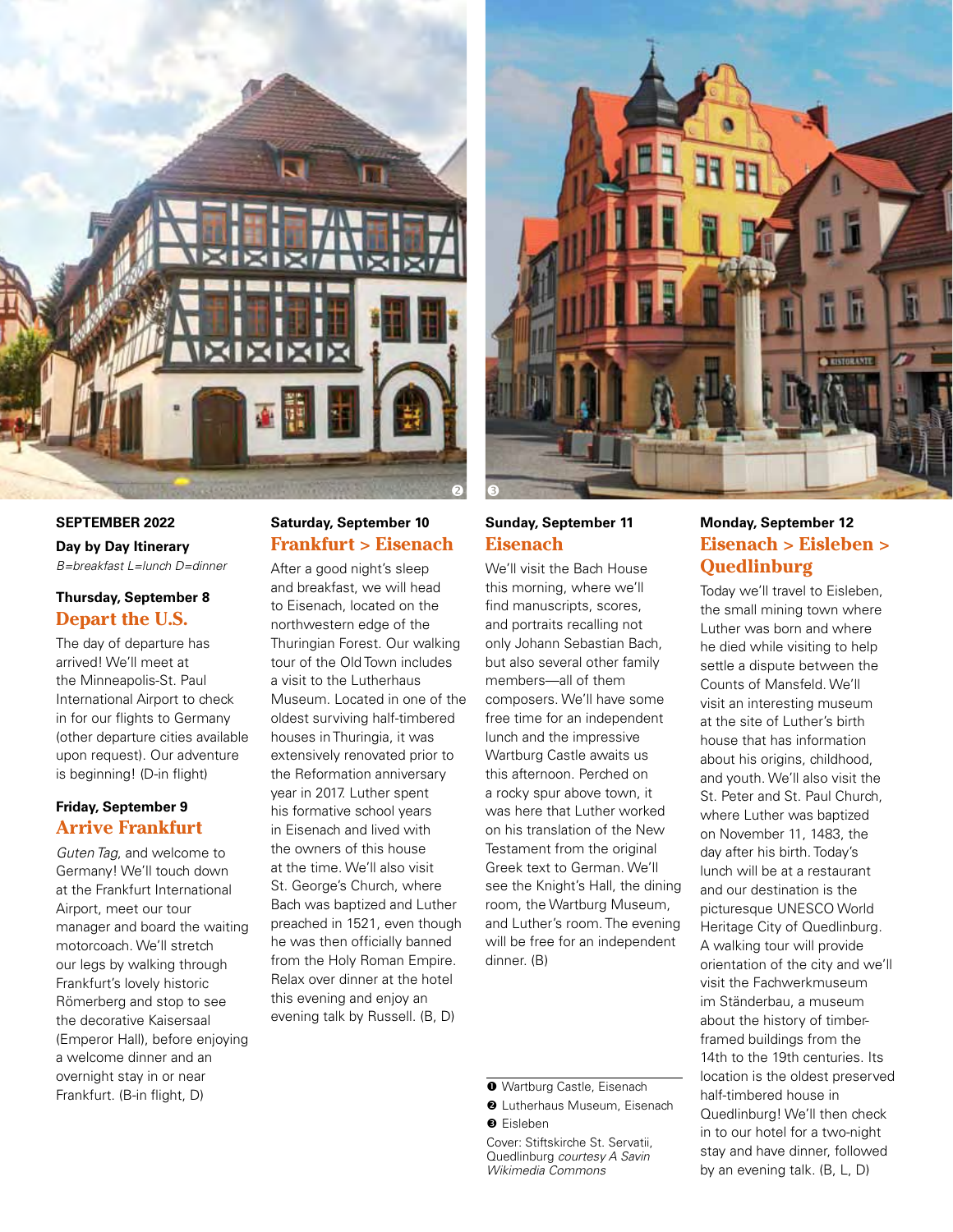

#### **Tuesday, September 13 Quedlinburg > Wernigerode > Goslar > Quedlinburg**

This morning, we'll take a guided tour of the Stiftskirche St. Servatii that includes the church, Domschatz (cathedral treasury), crypt and grave of Henry I, a founding and renowned monarch of the medieval German kingdom. If time allows, we'll also visit the Schloss Museum. Our day includes an excursion to the nearby town of Wernigerode, where we'll see views of the remarkable Rathaus (Town Hall) and Wernigerode Castle. Then we will continue to Goslar for a guided tour of the historic Kaiserpfalz (Imperial Palace) that, together with Goslar's Old Town and the Rammelsberg, is a UNESCO World Heritage Site. Upon return to Quedlinburg, we'll have some free time before dinner at the hotel. (B, D)

#### **Wednesday, September 14 Quedlinburg > Halberstadt > Wittenberg**

We'll visit the Cathedral and Treasury in Halberstadt today. With around 300 items on display, it has one of the most extensive and important cathedral treasuries in Germany. If time allows, we'll make a stop in the city Magdeburg, whose conversion to Protestantism was one of Luther's greatest victories. We'll end the day in Lutherstadt-Wittenberg, the "cradle" of the Reformation. Here we'll check in at our hotel for a two-night stay, dinner, and an interesting after-dinner talk. (B, D)



#### **Thursday, September 15 Wittenberg**

A guided walking tour of Wittenberg will introduce us to its important Reformation sites. We'll visit the Luther House, formerly a monastery and later Luther's home that has some of the original rooms on display. We'll also see St. Mary's City Church, where Luther preached, as well as the Schlosskirche (Castle Church). It was to the door of this church that Luther affixed his 95 Theses in 1517, and it contains the graves of Luther and Philipp Melanchthon, a close friend to Luther and fellow reformer. We also plan to visit the historic Melanchthon House to learn more about his life and works and have some free time to explore Wittenberg. (B)

#### **Friday, September 16 Wittenberg > Dresden**

We'll visit the Cranach Courtyard and Workshop this morning. Lucas Cranach the Elder is known as the "Reformation painter" since his portraits of Martin Luther and his wife helped spread the Reformation. Our travels will then take us to Dresden, located in the heart of Saxony on the banks of the Elbe River. The city was almost destroyed completely during heavy air raids in World War II, just a few months before the end of the war, but it has been amazingly restored to its former splendor. We'll see evidence of this restoration during a guided walking tour, as we visit the magnificently reconstructed Frauenkirche, and enjoy a walk past the Fürstenzug (Procession of Princes), a mural of the Saxon ruling dynasty. The day concludes with dinner at the hotel. (B, D)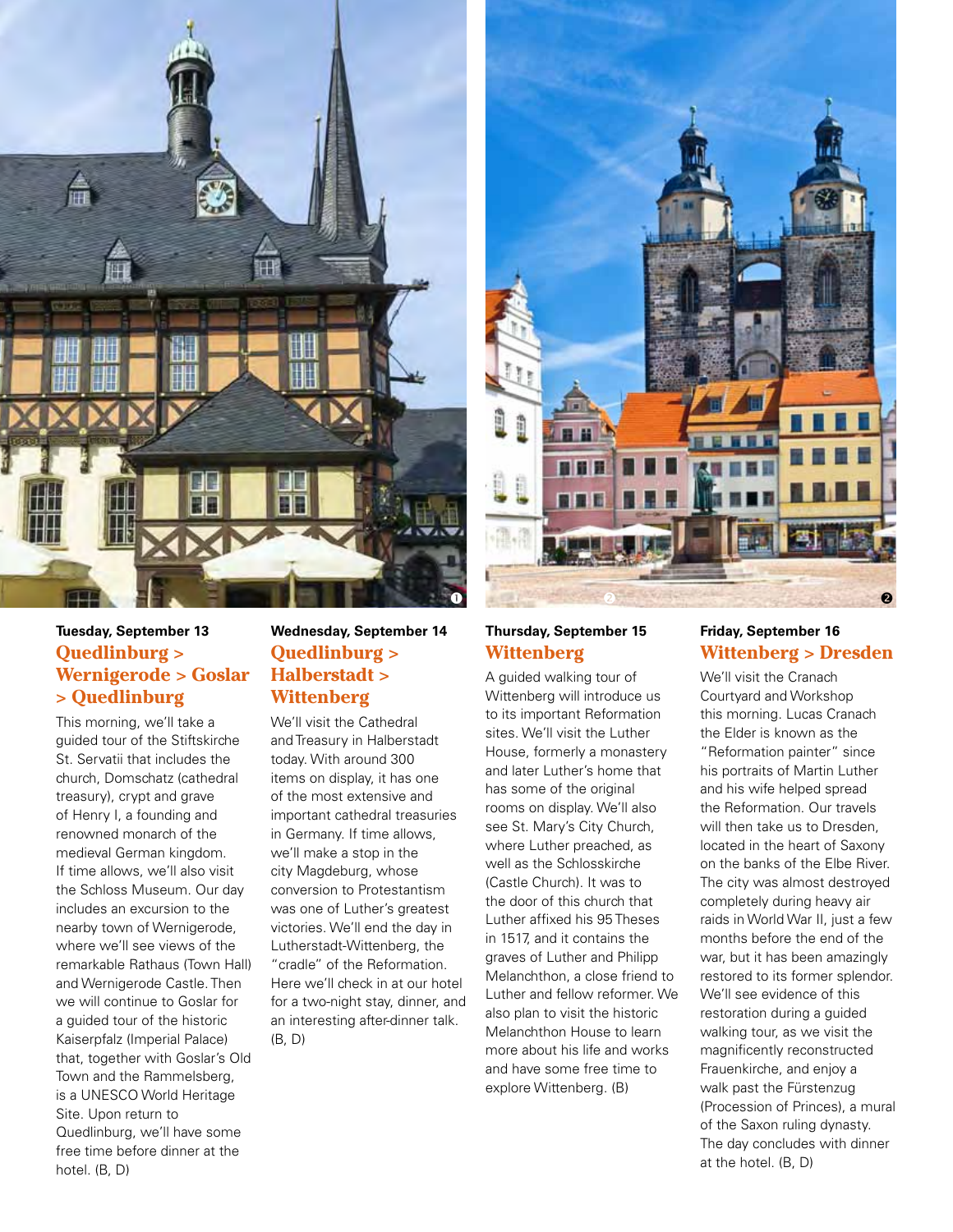

#### **Saturday, September 17 Dresden**

Our morning begins with a guided walking tour of the newly renovated wing of the Zwinger Museum to see the impressive Old Masters Picture Gallery and Sculpture Collection. We'll then have free time to continue exploring other parts of the museum or to do as we please in Dresden. Some free time options for today and tomorrow include visiting the Grünes Gewölbe (Green Vault) to see its extensive treasure collection and climbing the observation deck at the top of the Frauenkirche. Choose from one of Dresden's restaurants for an independent dinner. (B)

#### **Sunday, September 18 Dresden > Berlin**

The morning will be free to attend a worship service or explore Dresden on our own. We'll then head to Berlin, Germany's cosmopolitan capital, where an orientation tour by bus includes views of such famous sites as the majestic Reichstag, the Brandenburg Gate, Kaiser-Wilhelm Memorial Church, and the Kurfürstendamm—an area filled with cafés, restaurants, theaters, and fashionable shops. We'll then check in at our hotel for a three-night stay and dinner. (B, D)

#### **Monday, September 19 Berlin**

Today we'll see the moving Berlin Wall Memorial at Bernauerstrasse, as well as the Holocaust Memorial and the Neue Wache (Place of Remembrance), which is a national memorial to victims of war and tyranny. This afternoon, we plan to tour the historic Reichstag, Germany's parliament building, with its striking glass dome. The evening will be free to explore Berlin and have an independent dinner. (B)



**MODERATE** – Activity levels vary from day to day. Sightseeing is often a brisk walk over distances of several miles on cobblestone streets and uneven ground, and many of the sites involve steps. Please talk with Russ if you have concerns about this.

#### **Tuesday, September 20 Berlin**

We'll enjoy a cruise on Spree River today to see many of Berlin's famous landmarks from a different vantage. The rest of the day will be at leisure to explore Museum Island—where many of Berlin's top museums and the impressive Berlin Cathedral are located—as well as the Nikolaiviertel (Nicholas Quarter), the oldest part of Berlin. You may also want to ascend the Berliner Fernsehturm (TV Tower) for a spectacular view of the city from above. We'll cap off our Berlin experience by reconvening for a festive farewell dinner at a restaurant. (B, D)

#### **Wednesday, September 21 Return to the U.S.**

We'll bid farewell to Germany as we transfer to the Berlin Brandenburg Airport for our flights home. (B, L-in flight)

- **O** Rathaus, Wernigerode
- **O** Wittenberg
- **O** Frauenkirche, Dresden
- **O** Reichstag, Berlin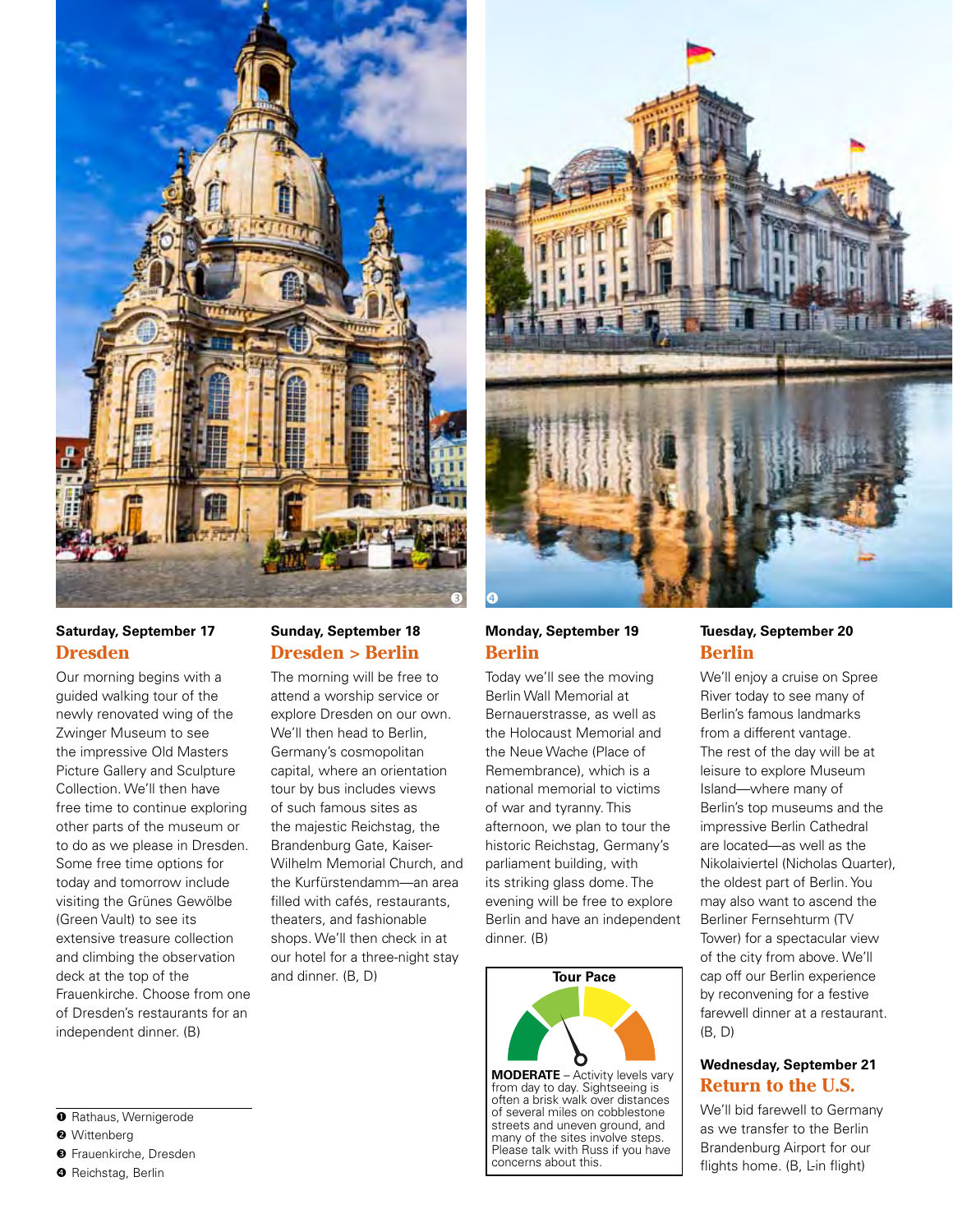#### **IMPORTANT: PLEASE READ THESE TERMS AND CONDITIONS CAREFULLY BEFORE USING WITTE ASSOCIATES, INC.'s WEBSITE OR SERVICES. TERMS AND CONDITIONS**

**CONSENT TO TERMS AND CONDITIONS:** Access to and use of the services of Witte Associates, Inc. dba Witte Travel & Tours ("Witte" and/or "our") and our website is subject to acceptance of these terms and conditions ("Terms and Conditions"). By accessing, using or obtaining any content, products, or services through our offices or through our website, you, the purchaser and/or traveler and/or participant<br>("you/your") agree to be bound by these terms. PLEASE READ THE TERMS AND CONDITIONS<br>BEFORE USING THIS WEBSITE OR US then please do not use our services or our website. These terms and conditions govern the relationship between Witte and you. These terms restrict your rights and remedies and provide protection to Witte. These also include warranty disclaimers and liability exclusions. By using this website, you acknowledge and agree (a) this is a fair balance because this website is accessible by you conveniently and at no charge to access the website; and (b) if you do not agree or do not accept these Terms and Conditions,<br>you can easily choose to not use this website or Witte's services. IF ANYTHING IS IN THESE TERMS<br>AND CONDITIONS, INCLUD YOU DISAGREE WITH OR ARE NOT WILLING TO BE BOUND BY, OR IF SOMETHING IS MISSING FROM THESE TERMS AND CONDITIONS THAT YOU CONSIDER ESSENTIAL, THEN YOU MUST NOT USE THIS WEBSITE OR OUR SERVICES. No alterations to these terms and conditions may be made by any Witte employee, representative or agent, unless in writing by an authorized officer of Witte.

**General Data Protection Policy**. We collect personal data, including, but not limited to legal name, gender, date of birth, passport information, dietary needs, and mobility concerns for the purpose of making travel arran

#### The cost of your tour includes:

**Air transportation** from Minneapolis-St. Paul to Frankfurt and from Berlin to Minneapolis-St. Paul with<br>any regularly scheduled air carrier, based on a nonrefundable/nonchangeable fare, which requires a minimum of 10 passengers traveling round trip together. The identity of the carrier, which may include the carrier's code-share partner, will be assigned and disclosed in your final documents. Tickets are issued 45 days prior to departure. All current airlines taxes, security fees and fuel surcharges are included. Note that these items cannot be guaranteed until tickets are issued.

**Secure flight information.** The requirement to collect date of birth, gender, and full name are federally<br>mandated by the Transportation Security Administration's (TSA) Secure Flight Program. While disclosure of this information is voluntary, if it is not provided, participants may be denied boarding. TSA's privacy policy, as well as additional details, can be found at tsa.gov using the keywords Secure Flight. Witte takes<br>all reasonable steps to safeguard the privacy of all information collected from its clients.

**Frequent flyer points** are not guaranteed in connection with group airfares. Some airlines may limit<br>group airfare credits to 25% to 50% of the frequent flyer points that apply to individuals while others do not offer any credits for group airfares.

**Hazardous Materials.** Federal law forbids the carriage of hazardous materials aboard<br>aircraft in your luggage or on your person. A violation can result in five years' imprisonment<br>and penalties of \$250,000 or more (49 U.S

**Land transportation.** A deluxe air-conditioned motorcoach is used for transfers, excursions, and travel between cities. Because motorcoach travel is restricted in many European cities, sightseeing is often done on foot or via public transportation.

**Accommodations** in moderate first-class to standard first-class hotels based on two people sharing a room with private facilities. When hotels in these categories are not available, top-quality superior tourist-class properties are selected. **The supplement for single accommodations is \$810.** If you register alone but want a roommate, we will do our best to assign one. If a single room must be assigned to any member of the group for any reason, even if it is at the last minute or while on tour, we will need to charge the single supplement. Changes in rooming arrangements requested by the participant 45 or fewer days prior to departure may result in additional charges.

**Meals.** Breakfast daily, one lunch, and dinners as indicated in the itinerary. Dinners do not include beverages.

**Tour Personnel.** A multi-lingual tour manager to accompany the group from arrival in Frankfurt until<br>departure from Berlin. The tour manager will be assisted by local guides as needed.

**Sightseeing and admission fees** in accordance with the itinerary.

**Tipping and taxes** are included for all services, including the tip for the tour manager and motorcoach driver.

**The tour cost does not include** passports, airline luggage fees if charged, porterage of luggage, optional travel protection plan including luggage and trip cancellation coverage, optional excursions, independent meals, and any other items not mentioned as included.

**Insecticide Disclosure.** Some countries require that aircraft be treated with insecticides prior to flight or while occupied. For a list of the countries with insecticide requirements, go to http://airconsumer.dot. gov/spray.htm.

**Optional travel protection.** Witte recommends that you purchase a travel protection plan. For your<br>convenience, Witte Travel offers a travel protection plan designed by Travelex Insurance Services. This travel protection can be purchased at any time prior to making the final payment for your tour. **To be eligible for the waiver of pre-existing medical exclusion, the protection plan must be purchased within 15 days from the time you make your initial trip deposit, provided you are medically fit to travel at the time of purchase and full trip cost is insured. The pre-existing medical exclusion applies to you, or your traveling companion, business partner and traveling or non-traveling family member. For all traveling companions to benefit from the pre-existing condition waiver, each must enroll in travel protection within 15 days of initial deposit and meet qualifications for the pre-existing condition waiver.** The plan cost for the travel protection plan that applies to your tour will be noted in your brochure and on the registration form. It may be necessary to increase the trip cost ins protection plan is refundable after a 15-day review period, provided you have not departed on your trip or filed a claim.

| <b>Schedule of Coverages</b> | <b>Maximum Coverage Amount</b><br>(up to the limits shown below) |
|------------------------------|------------------------------------------------------------------|
|                              |                                                                  |
|                              |                                                                  |
|                              |                                                                  |
|                              |                                                                  |
|                              |                                                                  |
|                              |                                                                  |
|                              |                                                                  |
|                              |                                                                  |
|                              |                                                                  |
|                              |                                                                  |
|                              |                                                                  |

\*Travel Assistance & Concierge Services are provided by the designated provider listed in the Policy.

Maximum trip length allowed is 90 days. Coverage and rates may vary by state. Rates are subject to change. The product descriptions provided here are only brief summaries and may be changed<br>without notice. The full coverage terms and details, including limitations and exclusions, are contained<br>in the insurance policy Berkshire Hathaway Specialty Insurance Company (formerly known as Stonewall Insurance Company), 1314 Douglas Street, Suite 1400, Omaha, NE 68102. ZKN

The purchase of this product is not required in order to purchase any other travel product or service. Your travel retailer might not be licensed to sell travel insurance and will only be able to provide general information about the product. An unlicensed travel retailer may not answer questions about the terms and conditions of the insurance offered and may not evaluate the adequacy of your existing insurance coverage. The products being offered provide insurance coverage that only applies during your covered trip. You may have insurance coverage from other sources that provide similar benefits but may be<br>subject to different restrictions depending upon the coverage. You may wish to compare the terms of<br>the travel policy offere policies you may have. If you have questions about your coverage under your existing insurance policies, contact your insurer or insurance agent or broker.

**Documentation:** Passports, Visas, and Travel Consent for Minors. All U.S. citizens are required to have a valid passport book to travel internationally. If you already have a passport book, check its expiration date now since the country visited on this tour requires passports to be valid for at least six months beyond the traveler's intended return date. If your passport is due to expire earlier, you will need to obtain a new one. If you do not have a passport book or need a new one, apply as soon as possible. If you plan to visit other countries on your own, contact Witte for any special requirements. All non-U.S. citizens should contact Witte for their special requirements. We will check the requirements for non-U.S. citizens at the time they register and again approximately 45 days prior to departure. Witte is not responsible for any changes in requirements for non-U.S. citizens that occur after our final check.

When travelling domestically or internationally, the U.S. Transportation Security Administration (TSA) and U.S. Department of Homeland Security (DHS) advise that everyone carry at least two forms of acceptable identification in order to board a flight found http://www.tsa.gov/traveler-information/acceptable-ids. Examples: DHS-designated enhanced driver's license, U.S. Passport, a foreign government passport. The name, date of birth and gender that appears on the identification card must exactly match the same data listed on airline ticket(s) and booking records

Minor children traveling internationally without both parents are strongly encouraged to carry a notarized note signed by both parents stating that they have permission to travel without one or both of them. It has become increasingly necessary to possess such a note, and will save time if questions arise departing from the U.S. or to exit a foreign country. In order to download a sample minor consent form go to: https://www.us-passport-service-guide.com/minor-travel-consent-form.htmlThe sample form is a guide only. Parents who share custody of their children should carry copies of the legal custody documents. Important note: Parents are responsible to contact the embassy of the country or countries the minor child will be visiting to confirm all travel entry and exit requirements, which may include obtaining additional notarized documentation.

**HEALTH DOCUMENTATION REQUIREMENTS.** You are responsible to make absolutely certain to have the proper immunizations and required documentation of such immunizations before travel. Witte shall not assume responsibility for the accuracy of health requirements or vaccination documentation prior to departure or upon landing at the final destination. See your health practitioner for advice. Prior to travel, required inoculations, if any, must be recorded by your health practitioner on a valid vaccination certificate, and you must carry for proof of inoculation where required. If you are concerned about taking any medications or receiving certain inoculations, and adequate timing of such inoculations relative to your travel booking, consult your health practitioner BEFORE booking. Check the U.S. State Department websites http://travel.state.gov for relevant information relating to travel to specific destinations, the USA Centers for Disease Control http://wwwnc.cdc.gov/travel/destinations/list/ and the World Health Organization http://www.who.int/en/ relating to health issues.

**Luggage allowance.** You may take one suitcase with a maximum size of 62 linear inches (height plus width plus depth) and weight of 50 lbs. You may also carry a purse, a camera and one piece of hand luggage with a maximum size of 45 linear inches and weight of 15 lbs. These size and weight restrictions conform to most airlines' requirements. Hand luggage does not fit in the overhead bins on the motorcoach. There may be room for it in the storage compartment under the coach or by an empty seat on board. If not, it will need to be placed on the floor in front of your feet.

**Tour cost.** The tour cost is based on a group of 27 passengers and current tariffs for air and land arrangements.

**Please note** that these travel arrangements are subject to possible price increases due to additional charges imposed by a supplier or government. You may be charged additional sums by Witte to offset increased fees, fuel participants will be advised at final billing and provided with a summary of the contributing factors. Your signature on the registration form indicates consent to any post-purchase price increases.

**Reservations and payments.** To make reservations on this tour, complete the Registration Form and return it as indicated. Reservations cannot be accepted over the telephone. Payments are due as follows:

Deposit of \$500 per person with Registration Form. Early registration is encouraged.

Payment of \$1,500 per person by April 1, 2022.

Payment of \$1,500 per person by June 1, 2022.

Balance due on receipt of final invoice sent approximately 30 to 45 days prior to departure

If you are registering for the tour after one of the above payment dates, increase your deposit amount accordingly so your account will be up to date. Please note that checks returned due to insufficient funds are subject to a \$30 service fee.

**Credit card payments.** Visa, MasterCard, Discover or American Express credit cards are accepted for the deposit. The deposit charge is processed shortly after receipt of your registration form

**Cancellations and refunds.** Witte must receive notice of cancellation in writing. Penalties are per person and will be based on the date of receipt, as follows:

| Between 120 and 46 days before departure \$400  |  |
|-------------------------------------------------|--|
|                                                 |  |
| Between 45 and 31 days before departure \$1,800 |  |
|                                                 |  |
|                                                 |  |
|                                                 |  |

**The service fee noted under "Special Flight Arrangements" and the nonrefundable portion of any special arrangements, or any other non-refundable arrangements made on behalf of the canceling participant, are also added to the above penalties.** Allow two to four weeks for processing of refunds. Depending on volume, refunds may take up to four to six weeks to process. Note that payments made<br>by check are refunded by check to the person or organization that made the payments, and payments<br>charged to a credit card a

**Membership/Passenger's Responsibility.** You acknowledge Witte is responsible for a comfortable and respectful atmosphere that protects the health of all travelers, creating a positive tour experience. This requires commitment from every individual on the tour to assume personal responsibility for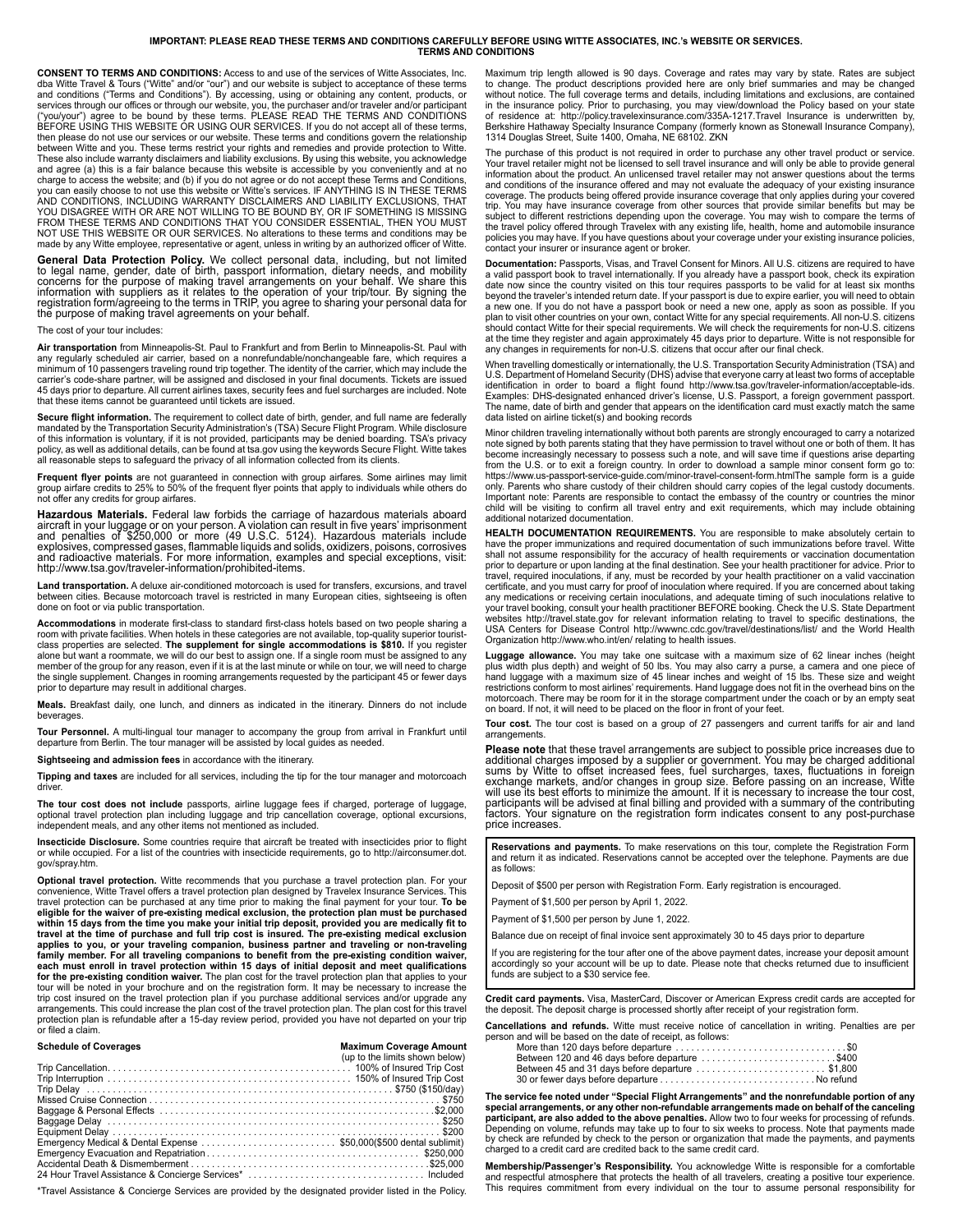protecting their own health and wellbeing, as well as the health and wellbeing of other travelers and tour personnel. You pledge to follow local and state laws as well as tour and sightseeing requirements related to COVID and/or any other community health concern. If you refuse to comply with these rules of conduct, you understand that Witte Travel & Tours reserves the right to remove you from the trip and you are responsible for any associated expenses. Witte reserves the right to accept or reject any person as a member of the tour and to expel from the tour any participant whose conduct or condition is incompatible with the interest of the group.

**Land-only participants.** If you wish to make your own flight arrangements, contact Witte for the land-<br>only cost at least 90 days prior to departure. Participants who make their own flight arrangements<br>are strongly encour use the same airports. The group's airport transfers on the arrival and return days will be timed to the group's flight schedule. Land-only participants may need to arrange for their own airport transfers. Contact Witte for information and costs on options for private transfers. Witte cannot be responsible for any inconveniences to land-only participants resulting from changes in the group's flight schedule. Participants who change their status to land-only less than 90 days prior to departure may be subject to penalties imposed by the airlines.

**Domestic flight connections.** Note on your registration form if you would like to fly to and from the international departure city. You will be contacted with schedule options and costs. Witte must receive requests for connecting flights at least 45 days prior to departure.

**Special flight arrangements.** Note on your registration form if you would like to extend your stay<br>and/or depart from and/or return to another city. The number of passengers who can deviate from<br>the group's flight schedul requested are possible and to advise you of schedule options and costs. Upon confirmation of your special arrangements, a nonrefundable service fee of \$75 per person will be added to your account along with any additional air or land costs that may apply. In the event of cancellation, the service fee and any nonrefundable portion of special air or land arrangements made for you will be added to the penalties noted under "Cancellations and Refunds." Witte must receive requests for special flight arrangements at least 45 days prior to departure.

**Special meal requests and food allergies.** Note special meal requests and food allergies on your registration form. Witte cannot be responsible if special requests are not met but we will pass them on to the airlines, hotels and restaurants. If you have dietary restrictions or food allergies, be sure to carry your medications with you at all times. Also, discuss your special needs with your tour personnel and ask the wait staff about the foods you are served.

**Mobility Concerns.** Sightseeing on Witte tours almost always includes walking. Visits to historical<br>places often mean climbing stairs and walking on uneven surfaces or cobblestones. The Americans with Disabilities Act ("ADA") is only applicable within the U.S., and facilities for disabled individuals are limited outside its borders. A qualified and physically able companion must accompany travelers who need such assistance. Motorized scooters and wheelchairs are unsuitable for many trips. Transportation services, including many tour motor coaches, are not equipped with wheelchair ramps. Handicap accessibility is not always available. Witte tour personnel are not able to provide attendant services.

Consult your physician if you have any concerns about your ability to participate.

**Time away from the tour.** Advise Witte in writing at least 45 days before departure if you plan to spend<br>some time away from the tour. Wherever possible, you will be credited for missed hotel nights.

**Final tour documents**—including itinerary, hotel list, passenger list, flight schedules with departure<br>instructions, and luggage tags—are sent about 10 days prior to departure. Flight tickets are usually made available at the airport at check-in.

**Limitations of Responsibility and Disclosure.** The trip outlined herein has been contracted with<br>various suppliers. Witte acts solely as a booking agent for supplier hotels, airlines, air charters, bus companies, ground transportation, cruise lines, boat purveyors or owners, and other independent contractors providing accommodations, transportation, and/or other services, and is not the source or provider of the travel services. Each of these supplier companies is an independent entity with its own management, and is not subject to the control of Witte. Participant is advised that the suppliers whose services appear in travel documentation are responsible for providing the travel services purchased, and consents to the use of those suppliers, and understands and agrees each supplier's Terms and Conditions are contained in printed form and are set forth on their respective Web sites, which govern the transaction. All bookings are accepted by Witte as agent for the travel suppliers on your itinerary. The transportation, accommodations and other services provided by the sea, ground, and air operator suppliers offered are subject to the terms and conditions contained in the tickets, exchange orders or vouchers issued by them and/or their suppliers, including Terms and Conditions on their respective Web sites.

BECAUSE WITTE ACTS AS AGENT FOR DISCLOSED PRINCIPAL SUPPLIERS, AND DOES NOT<br>HAVE THE RIGHT TO CONTROL THE OPERATIONS OF SUCH INDEPENDENT OPERATORS<br>AND SUPPLIERS, YOU AGREE WITTE IS NOT LIABLE FOR ANY PERSONAL INJURY OR PROPERTY DAMAGE, WHICH MAY ARISE OUT OF THESE SERVICES. WITTE HEREBY DISCLAIMS ANY LIABILITY WHETHER BASED ON CONTRACT, TORT, STRICT LIABILITY OR OTHERWISE, INCLUDING WITHOUT LIMITATION LIABILITY FOR ANY DIRECT, PUNITIVE, SPECIAL CONSEQUENTIAL, INCIDENTAL OR INDIRECT DAMAGES, IN CONNECTION WITH THE GOODS OR SERVICES PROVIDED BY ANY PRINCIPAL SUPPLIER BOOKING THROUGH WITTE'S OFFICE OR WEB SITE, INCLUDING WITHOUT LIMITATION LIABILITY FOR ANY ACT, ERROR, OMISSION, INJURY, LOSS, ACCIDENT, DELAY OR IRREGULARITY WHICH MAY BE INCURRED THROUGH THE FAULT, NEGLIGENCE, WILLFUL ACTS, OMISSIONS OR OTHERWISE OF SUCH SUPPLIER, OR OF ANY SUPPLIER OR THEIR RESPECTIVE EMPLOYEES, AGENTS, SERVANTS, OR REPRESENTATIVES, INCLUDING, WITHOUT LIMITATION, THEIR FAILURE TO DELIVER OR THEIR PARTIAL OR INADEQUATE DELIVERY OF SERVICES, FUEL INCREASES, AND OTHER MATTERS OUTSIDE OF WITTE CONTROL, AND PARTICIPANT HEREBY EXONERATES WITTE FROM ANY LIABILITY WITH RESPECT TO THE SAME.

Witte, its agents, sponsors, organizers and employees shall not be responsible for any injury, loss,<br>damage, accident, delay, irregularity or expense arising from strikes, weather, sickness, acts of war or terrorism, governmental restrictions or regulations or from any act or omission on the part of any individual or company furnishing transportation, accommodations or any other services to the tour participants; absent gross negligence, Witte shall not be responsible for any injuries, death, damages, loss or delay by any means of transportation or by reason of any event beyond its actual control.

Weather conditions, including but not limited to the presence or absence of snow, sunshine, and rainfall are not guaranteed to occur or not occur, and are outside of Witte's control. Volcanic eruptions, ash clouds, and wind may be characterized as an adverse weather condition or a natural disaster by suppliers and your travel insurance company, which is beyond the control of Witte.

Witte shall not assume any responsibility for any air and/or ground schedule changes.

Witte reserves the right to make alterations in the itinerary as it deems necessary.

**Force Majeure.** "Force Majeure" means, in relation to Witte, any circumstances beyond the reasonable control of Witte, (including, but without limitation, acts of God, explosion, tidal waves and flood, tempest, forceful wind, earthquakes, fire or accident, hostilities, war or threat of war declared or undeclared, acts or threats of terrorism, sabotage, insurrection, riots, strikes, civil disturbance, requisition, epidemic, sickness, quarantine, government intervention, invasion, act of foreign enemies, mobilization, embargo, weather conditions, defects in machinery and vehicles, delay, wildlife, contamination by radio-activity from any nuclear fuel or from any nuclear waste, or other untoward occurrences).

Witte shall not be deemed to be in breach of these terms and conditions or otherwise be liable to you, by reason of delay in performance, or by non-performance, of any of its obligations hereunder to the extent that any such delay or non-performance is due to any Force Majeure.

If Witte, and/or any of its travel suppliers, are affected by Force Majeure, they shall be entitled to, and may in their sole and absolute discretion, vary or cancel any itinerary or arrangement in relation to the trip. Payment of any refund by Witte to you as a result of the non-performance of any obligations due to

Force Majeure shall remain in its sole and absolute discretion, although Witte shall use its reasonable efforts to reimburse you where possible. However, Witte shall be entitled to deduct from any refund recoverable the reasonable actual and potential costs to Witte of the Force Majeure and applicable cancellation fees.

Regarding civil unrest, once Witte has investigated the prevailing situation, as it deems fit, it shall remain in Witte's sole and absolute discretion whether to proceed with the trip. You may in such circumstances cancel the trip subject to Witte's and each supplier's terms and conditions.

**In case of insufficient participation,** geopolitical, or natural cause, or other circumstances beyond its control to the extent travel services cannot be provided wholly or partially, Witte may cancel the tour. In such cases, Witte will use its best efforts to supply alternative services and accommodations, and no refunds will be granted provided that the alternatives are comparable to the original services and accommodations included in the tour cost. In the event of cancellation of the tour by Witte, its liability will be limited to a refund in full of all monies paid by the participants. If available, Witte will offer an alternative trip, which the participants may accept or reject.

California Passengers: Witte is registered as a California Seller of Travel CST# 201-3304-40. Witte is<br>a fully accredited tour operator with the Airlines Reporting Corporation, the International Airlines Travel<br>Agency Netw tour industry.

**Assumption of Risks/Safety.** Travel to certain destinations may involve greater risk than others. Witte<br>urges all participants to remain informed daily as to current news events, as well as to review travel prohibitions, warnings, announcements, and advisories issued by the U.S. Government prior to booking travel to international destinations. Information on conditions in various countries and the level of risk associated with travel to particular international destinations may be found at http://www.state.gov, https://travel.state.gov/content/travel/en/traveladvisories/traveladvisories.html, http://www.tsa.gov, http:// www.dot.gov, http://www.faa.gov, http://www.cdc.gov, and https://www.cbp.gov/travel

In recognition of the inherent risk of travel and related activities in which you are intending to engage you confirm that you are physically and mentally capable of participating in the travel booked and that<br>you willingly and voluntarily assume full responsibility for any injury, loss, or damage suffered by you or<br>caused by

The Smart Traveler Enrollment Program (STEP) is a free service provided by the U.S. Government to U.S. citizens who are traveling to or living in, a foreign country. STEP allows you to enter information about your upcoming trip abroad so that the Department of State can better assist you in an emergency. Registration is recommended and provided by going to https://step.state.gov/step/

BY OFFERING FOR SALE TRAVEL TO PARTICULAR DESTINATIONS, WITTE DOES NOT REPRESENT OR WARRANT THAT TRAVEL TO SUCH POINTS IS ADVISABLE OR WITHOUT<br>RISK, AND SHALL NOT BE LIABLE FOR COSTS, DAMAGES, OR LOSSES THAT MAY RESULT<br>FROM TRAVEL TO SUCH DESTINATIONS. EACH TRAVELER'S PARTICIPATION CONSTITUTE

Traveler acknowledges that Witte Tours or its associates may receive advice from health authorities regarding the trip which may include requirements for the wearing of masks/coverings, guidance in hand hygiene, and avoiding physical contact.

An inherent risk of exposure to communicable disease exists in any public place where people are present. Diseases such as COVID-19 can be extremely contagious and lead to severe illness and death. According to the Centers for Disease Control and Prevention, senior citizens and guests with underlying medical conditions are especially vulnerable. By traveling on this tour, you voluntarily assume all risks related to exposure to illness including COVID-19 and agree to indemnify and hold Witte Tours harmless from third-party claims and any damages due to sickness or death.

**Photographs/Videos Copyright Policy, Release, and Authorization.** Witte reserves the right to use any photographs/videos taken at any event or during the operation of any travel activity and to use the resulting photography, videos or recordings for promotional or commercial use without the express written permission of those included in the photograph/video. By making a reservation with Witte, the parent/guardian/participant agrees to allow and authorizes his/her likeness to be used by Witte without  $\stackrel{\text{\scriptsize{c}}}{\text{\scriptsize{c}}}$ ompensation to the parent/guardian/participant, or anyone else, and releases any claims and demands ensuing from or in connection with the use of the photographs, including any expectation of confidentiality and all claims for libel and invasion of privacy.

Copyright in all photographs, video, and related materials created by participants related to Witte belong to the parent/guardian/participant upon creation. The parent/guardian/participant grants to Witte ("Witte Tour Materials") a nonexclusive, worldwide, irrevocable license to use any Witte Tour Materials provided, sent or available to Witte and/or the organizing academic institution or affiliation group or group participants (including tags) in any media now existing or subsequently developed for the following limited purposes: brochures, invitations, websites, blogs, social media, newspapers, magazines, television, on line marketing, and promotion and advertising of Witte's travel services and programs.

If the parent/guardian/participant prefers their likeness not be used, he/she must notify groups@ wittetravel.com in writing prior to departure of the trip and include a photograph.

**SECURITY.** Any passwords used for registration on this site are for individual use only. You may not share your password with anyone. You are solely responsible for the security of your password and any use of the services by anyone else with whom you share your password. We may monitor your password and, at our discretion, require you to change it. If you use a password that we consider insecure, we may require it to be changed or we may end your account.

If you become involved in any violation of system security, we reserve the right to release your details to system administrators at other sites in order to assist them in resolving security incidents. We reserve the right to investigate all suspected violations of these Terms and Conditions.

We reserve the right to fully cooperate with any law enforcement authorities or court order requesting<br>disclosure of the identity of anyone posting any E-mail messages, or publishing or otherwise making<br>available any mater ANY ACTION TAKEN BY WITTE DURING OR AS A RESULT OF ITS INVESTIGATIONS AND/OR FROM ANY ACTIONS TAKEN AS A CONSEQUENCE OF INVESTIGATIONS BY EITHER WITTE OR LAW ENFORCEMENT AUTHORITIES.

**Arbitration:** Any controversy or claim arising out of or relating to this Agreement of the performance thereunder, including without limitation any claim related to bodily injury, property damage or death, shall be settled by binding arbitration in Kentwood, Michigan, U.S., in accordance with the rules of the American Arbitration Association then existing, and judgment in the arbitration award may be entered in any court having jurisdiction over the subject matter of the controversy. Such proceedings will be governed by substantive Michigan law. This agreement to arbitrate does not waive or modify the limitation of liability contained in this document.

**Exclusive Governing Law and Jurisdiction:** This Agreement shall be governed by the laws of the State of Michigan, without regard to conflicts of laws principles. If the right to seek arbitration is for any reason waived by both parties, or if judicial review of any arbitration is sought, any action or legal proceeding arising out of this Agreement shall be brought exclusively in the courts of Kent County,<br>Michigan, and the parties hereby waive any objection to venue or jurisdiction in connection therewith.<br>In connection with specifically and knowingly waive any rights that either party might have to demand a jury trial. Use of the Witte website is unauthorized in any jurisdiction that does not give effect to all provisions of these terms and conditions, including, without limitation, this paragraph.

Copyright 2017 to Present All Rights Reserved, Witte Associates, Inc.

If you have any questions or concerns, please feel free to email our customer service department at groups@wittetravel.com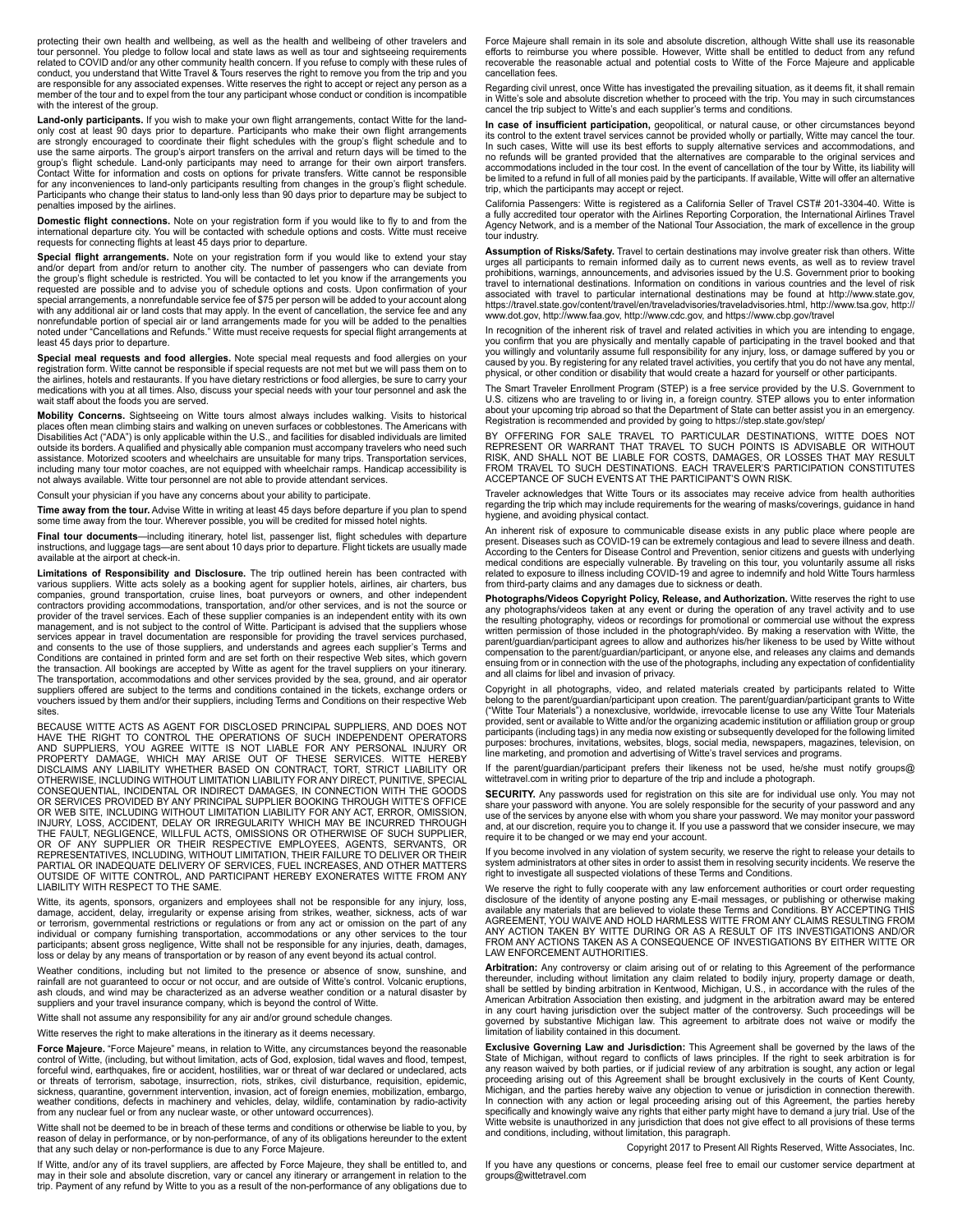## *Don't miss this unique opportunity!*





3250 28th Street SE, Grand Rapids, MI 49512 616.957.8113 | 800 GO WITTE groups@wittetravel.com | wittetours.com

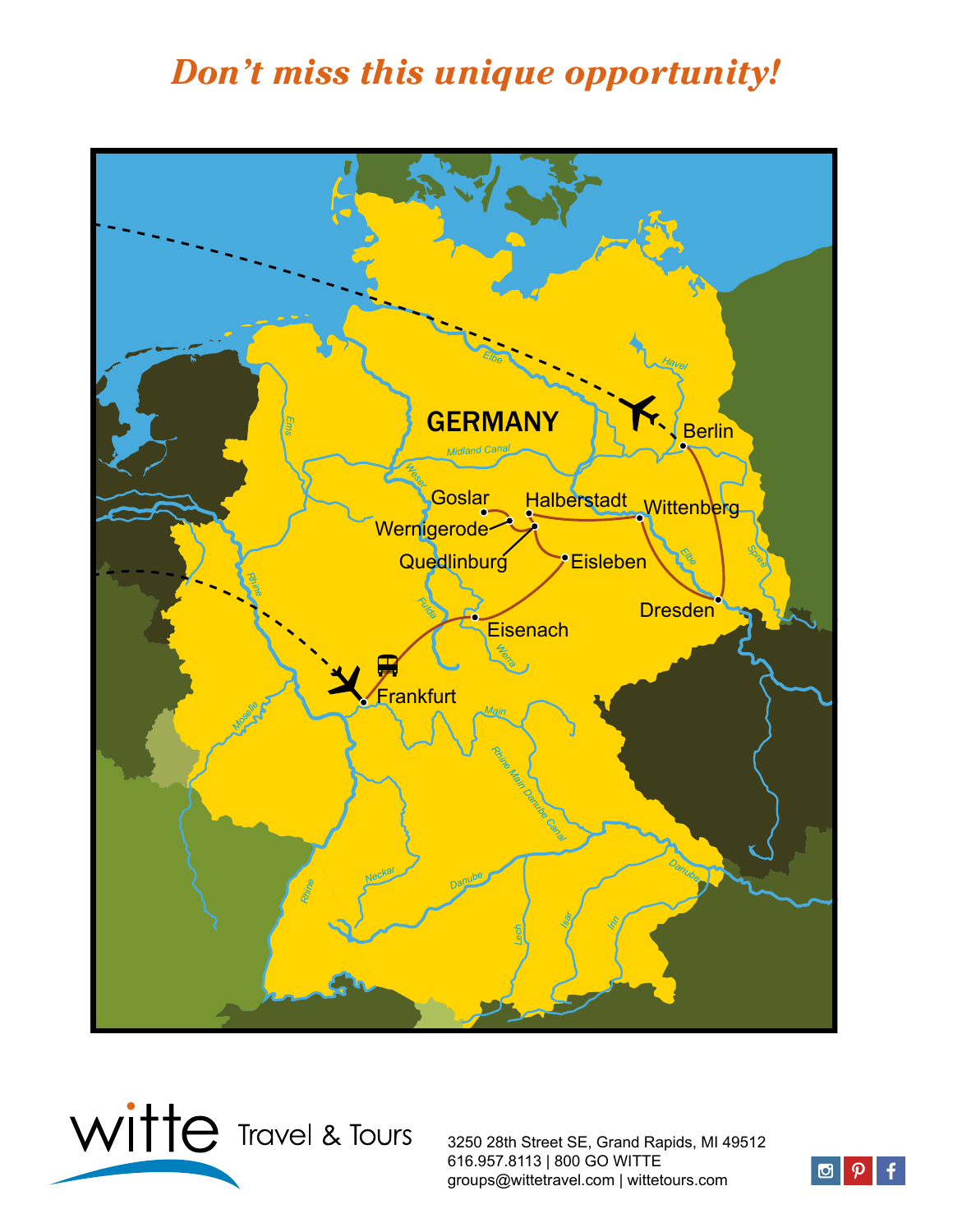

#### **IT IS YOUR RESPONSIBILITY TO PROVIDE YOUR FULL LEGAL NAME AS IT APPEARS ON YOUR PASSPORT.** IF YOU DO NOT provide full legal name you risk incurring additional airline ticket name-change fees and risk being denied boarding at the time of

departure. If you do not have a passport and are applying for one, provide your full legal name and select the option for passport renewal/application.

#### **Passenger #1 PRINT CLEARLY**

| First name                            |              |                   | Middle $\Box$ I do not have a middle name |                                               | Last                  |                                                | <b>Preferred First Name</b>             |
|---------------------------------------|--------------|-------------------|-------------------------------------------|-----------------------------------------------|-----------------------|------------------------------------------------|-----------------------------------------|
| $\Box$ Male $\Box$ Female             |              |                   |                                           | Birthdate mm_______/ dd_______/ yyyy_________ |                       | Citizenship: $\Box$ U.S. $\Box$ Other          |                                         |
|                                       |              |                   |                                           | $\blacksquare$                                |                       |                                                | $\begin{bmatrix}$ Cell $\end{bmatrix}$  |
|                                       |              |                   |                                           |                                               |                       |                                                | Known Traveler Number (if you have one) |
| <b>Passport Status:</b>               |              | $\Box$ Current    |                                           | $\Box$ I do not have a passport               |                       | $\Box$ My passport has expired. I am renewing. |                                         |
|                                       |              |                   |                                           |                                               |                       |                                                |                                         |
| <b>Dietary Needs:</b><br>$\Box$ Vegan |              | $\Box$ Low Sodium | $\Box$ Vegetarian                         | $\Box$ Diabetic                               | Gluten free<br>$\Box$ |                                                |                                         |
|                                       |              |                   |                                           | Mobility concerns: (walker, wheelchair, etc)  |                       |                                                |                                         |
|                                       |              |                   |                                           |                                               |                       |                                                |                                         |
|                                       | $\mathbf{r}$ |                   |                                           |                                               |                       |                                                |                                         |

### **Passenger #2 PRINT CLEARLY**

| First name                                              |                | Middle $\Box$ I do not have a middle name                                                                                                                                                                                      | Last               |                                                | <b>Preferred First Name</b> |
|---------------------------------------------------------|----------------|--------------------------------------------------------------------------------------------------------------------------------------------------------------------------------------------------------------------------------|--------------------|------------------------------------------------|-----------------------------|
| $\Box$ Male $\Box$ Female                               |                | Birthdate mm ______/ dd_______/ yyyy_________                                                                                                                                                                                  |                    |                                                |                             |
|                                                         |                |                                                                                                                                                                                                                                |                    |                                                |                             |
|                                                         |                |                                                                                                                                                                                                                                |                    |                                                |                             |
| <b>Passport Status:</b>                                 | $\Box$ Current | $\Box$ I do not have a passport                                                                                                                                                                                                |                    | $\Box$ My passport has expired. I am renewing. |                             |
|                                                         |                |                                                                                                                                                                                                                                |                    |                                                |                             |
| <b>Dietary Needs:</b><br>$\Box$ Vegan $\Box$ Low Sodium |                | $\Box$ Vegetarian<br>$\Box$ Diabetic                                                                                                                                                                                           | $\Box$ Gluten free |                                                |                             |
|                                                         |                |                                                                                                                                                                                                                                |                    |                                                |                             |
|                                                         |                | Medical Latin Communication and the communication of the communication of the communication of the communication of the communication of the communication of the communication of the communication of the communication of t |                    |                                                |                             |
| <b>Mailing Address</b>                                  |                |                                                                                                                                                                                                                                |                    |                                                |                             |
|                                                         |                |                                                                                                                                                                                                                                |                    |                                                |                             |
|                                                         |                |                                                                                                                                                                                                                                |                    |                                                |                             |
|                                                         |                | Emergency Contact - IMPORTANT someone NOT traveling with you.                                                                                                                                                                  |                    |                                                |                             |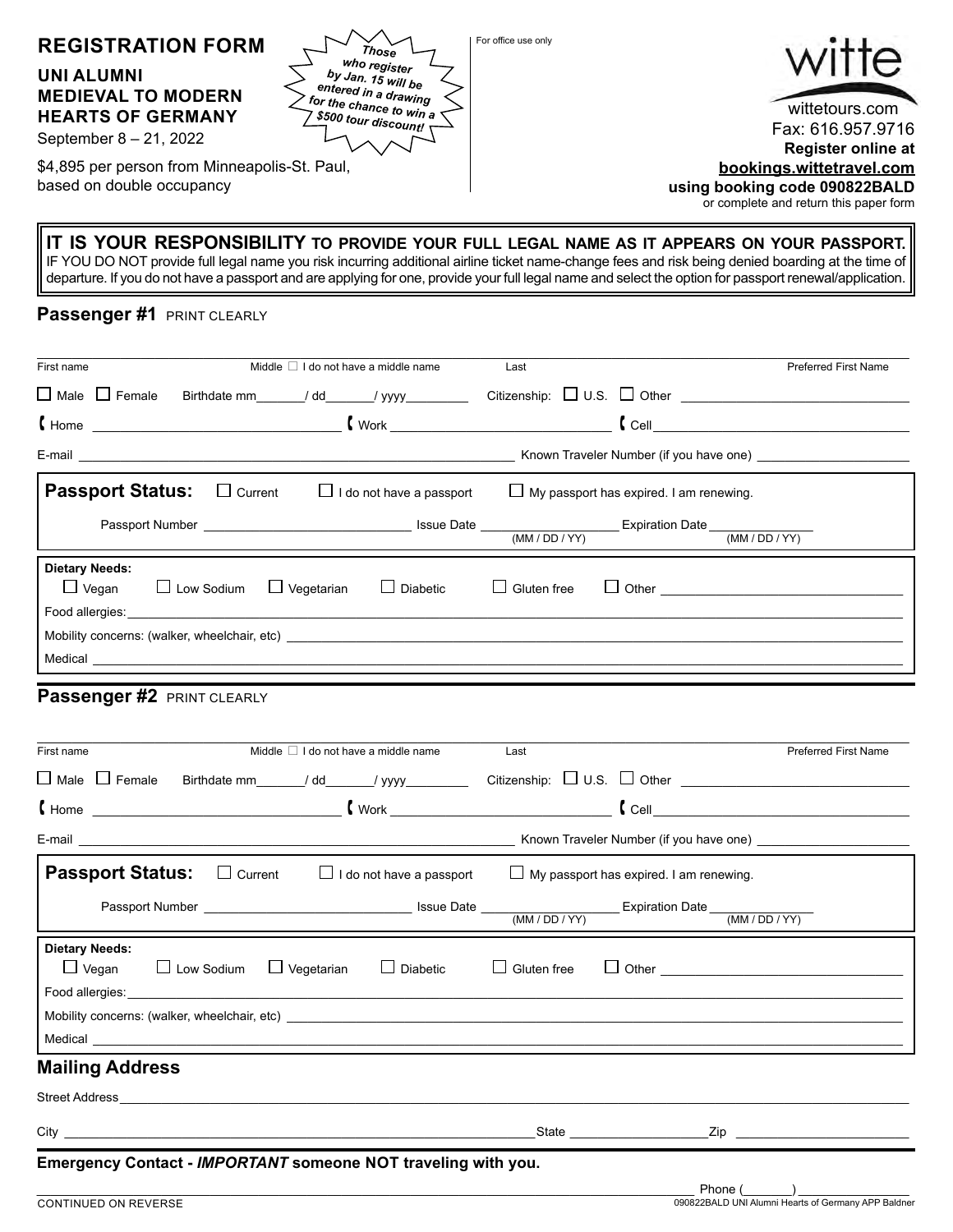| <b>Accommodations</b>                                                                                                                                                                                                                      |                                                                                                                                                                                |
|--------------------------------------------------------------------------------------------------------------------------------------------------------------------------------------------------------------------------------------------|--------------------------------------------------------------------------------------------------------------------------------------------------------------------------------|
| $\Box$ Double occupancy. Roommate's name:                                                                                                                                                                                                  |                                                                                                                                                                                |
| $\Box$ Roommate not yet known $\Box$ Assistance needed finding a roommate                                                                                                                                                                  |                                                                                                                                                                                |
| I understand that if a roommate is not available, I will be responsible for the cost of single occupancy.                                                                                                                                  |                                                                                                                                                                                |
| $\Box$ Single occupancy (+ \$810 per person = \$5,705)                                                                                                                                                                                     |                                                                                                                                                                                |
| Covid 19                                                                                                                                                                                                                                   |                                                                                                                                                                                |
| Many destinations and attractions require proof of vaccines or a negative COVID test. Because requirements are constantly changing, Witte monitors each<br>destinations' rules to help prepare your group to travel.                       |                                                                                                                                                                                |
| Please tell us if you are vaccinated. If applicable, list the following information about your COVID vaccination; Manufacturer (Pfizer, etc.) and the date of your<br>shot(s) and booster shot if received.                                |                                                                                                                                                                                |
| Passenger 1                                                                                                                                                                                                                                |                                                                                                                                                                                |
|                                                                                                                                                                                                                                            | Date of your booster shot:                                                                                                                                                     |
| $\Box$ No, I have not been vaccinated.<br>Passenger 2                                                                                                                                                                                      |                                                                                                                                                                                |
| □ Yes, I am fully vaccinated. Manufacturer: ________________________Date(s) of your shot(s):__________________                                                                                                                             | Date of your booster shot: ________                                                                                                                                            |
| $\Box$ No, I have not been vaccinated.                                                                                                                                                                                                     |                                                                                                                                                                                |
| <b>Optional Travel Protection</b>                                                                                                                                                                                                          |                                                                                                                                                                                |
| Witte Travel recommends that you purchase a travel protection plan to help protect you                                                                                                                                                     | <b>Travel Protection Information:</b><br>• You can enroll in this plan when you register for the tour or at                                                                    |
| and your trip investment.                                                                                                                                                                                                                  | any time prior to making final payment on the tour.                                                                                                                            |
| The per person premium for this travel protection is \$322* for double occupancy<br>and \$545* for single occupancy.                                                                                                                       | • The policy exclusion for pre-existing conditions is waived<br>if you purchase within 15 days of making your initial trip                                                     |
| $\Box$ I/we wish to purchase the travel protection at this time. Full payment of the plan<br>cost is included with my deposit.                                                                                                             | payment, provided you are not disabled from travel at the<br>time you enroll and full trip cost is insured.<br>The travel protection premium is nonrefundable after the 10 day |
| I/we wish to decline the travel protection at this time. I/we understand that travel                                                                                                                                                       | review period, provided you have not departed on your trip or                                                                                                                  |
| protection can be purchased later, as long as it is done prior to making final                                                                                                                                                             | filed a claim.                                                                                                                                                                 |
| payment on the tour.                                                                                                                                                                                                                       | For more information and an outline of the included benefits,<br>see "Optional travel protection" in the Terms and Conditions of                                               |
| *It may be necessary to increase the trip cost insured on the travel protection plan for<br>participants who purchase additional services and/or upgrade their arrangements. This                                                          | your tour brochure.                                                                                                                                                            |
| could increase the plan cost.                                                                                                                                                                                                              | $\bullet$<br>Any person who knowingly presents a false or fraudulent claim<br>for payment of a loss or benefit or knowingly presents false                                     |
| The full coverage terms and details, including limitations and exclusions, are contained                                                                                                                                                   | information in an application for insurance is quilty of a crime and                                                                                                           |
| in the insurance policy. To view/download the Policy based on your state of residence<br>at: http://policy.travelexinsurance.com/335A-1217. Travel Insurance is underwritten                                                               | may be subject to fines and confinement in prison. Please visit<br>www.travelexinsurance.com/company/fraud-warning to view the                                                 |
| by, Berkshire Hathaway Specialty Insurance Company (formerly known as Stonewall                                                                                                                                                            | state specific fraud warnings or call 844.858.9910.                                                                                                                            |
| Insurance Company), 1314 Douglas Street, Suite 1400, Omaha, NE 68102. 4PZ                                                                                                                                                                  |                                                                                                                                                                                |
| <b>Special Arrangements</b>                                                                                                                                                                                                                |                                                                                                                                                                                |
| Upon confirmation of your special arrangements, a nonrefundable service fee of \$75 per person will be added to your account along with any additional air or                                                                              |                                                                                                                                                                                |
| land costs that may apply.                                                                                                                                                                                                                 |                                                                                                                                                                                |
| Domestic Flight Connections from <b>Example 20</b> is the connection of the connection of the connection of the connections from the connection of the connections of the connection of the connection of the connection of the con        |                                                                                                                                                                                |
| To request special land arrangements (car rentals, hotels, rail, etc.), include a note and we'll contact you.                                                                                                                              |                                                                                                                                                                                |
| the control of the control of the control of the control of the control of the control of the control of the control of the control of the control of the control of the control of the control of the control of the control<br>Signature |                                                                                                                                                                                |
| I/we have read, understand and accept the terms and conditions as outlined in the tour brochure. I/we acknowledge receipt of information<br>about Witte's Travel Protection Plan as well as the Price Increase Rules.                      |                                                                                                                                                                                |
|                                                                                                                                                                                                                                            |                                                                                                                                                                                |
| <u> 1989 - John Stoff, deutscher Stoff, der Stoff, deutscher Stoff, der Stoff, der Stoff, der Stoff, der Stoff, d</u>                                                                                                                      |                                                                                                                                                                                |
| 2.                                                                                                                                                                                                                                         | Date and the state of the state of the state of the state of the state of the state of the state of the state o                                                                |
| Note - Payment reminders will be emailed to Passenger #1. If no email is provided, payment reminders will be sent by U.S. mail.                                                                                                            |                                                                                                                                                                                |
|                                                                                                                                                                                                                                            |                                                                                                                                                                                |
| Register online at <b>bookings.wittetravel.com</b> using booking code 090822BALD                                                                                                                                                           |                                                                                                                                                                                |
| WNDAD.<br>and a constant and such mentions that a more configuration.                                                                                                                                                                      |                                                                                                                                                                                |



or complete and return this paper form to: Witte Travel & Tours 3250 28th Street SE Grand Rapids, MI 49512

**Enclose your refundable\* deposit of \$500 per person**. If you are purchasing Optional Travel Protection, add the full plan cost to your deposit.